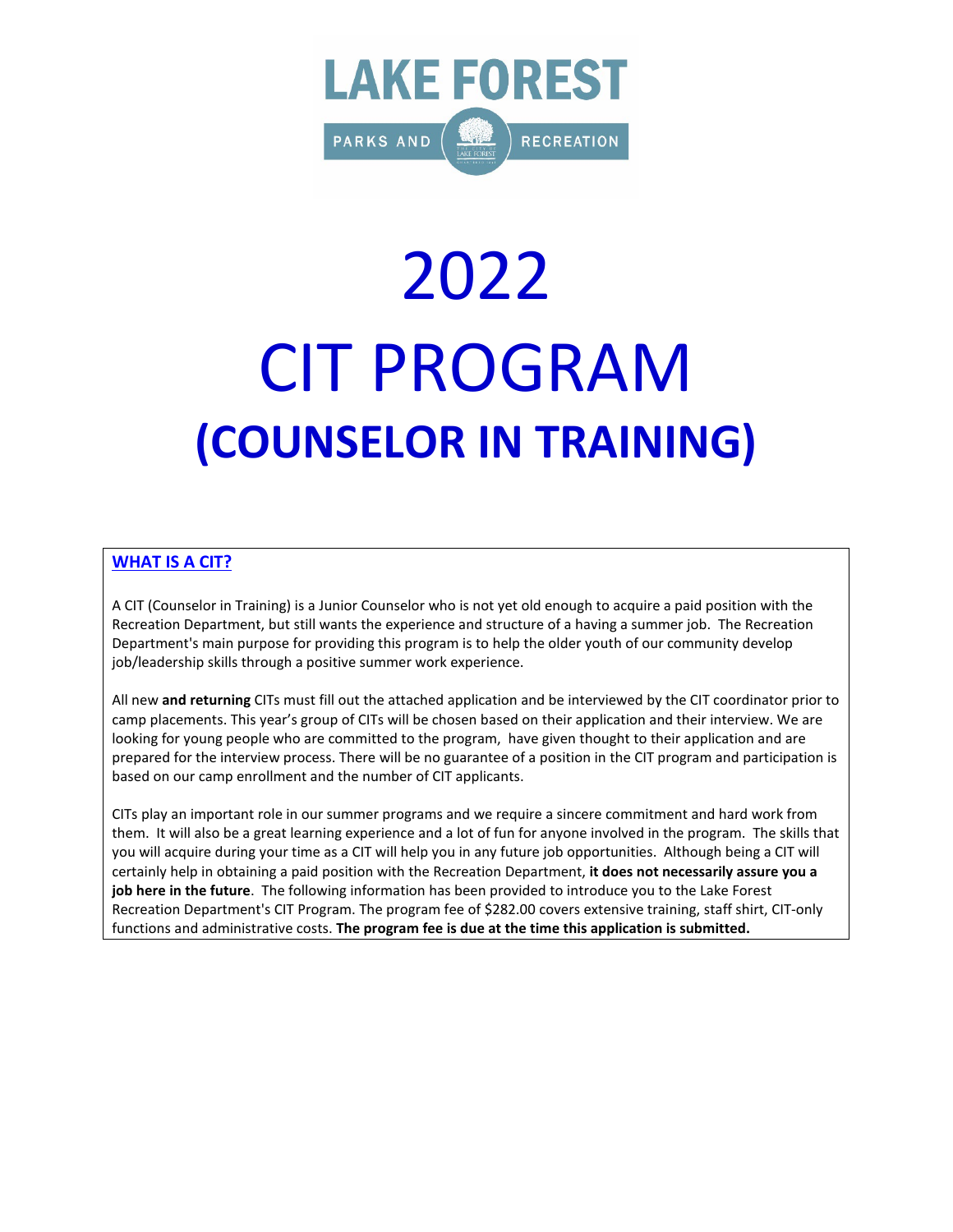### **CIT REQUIREMENTS**

All CIT applicants will be assigned a position providing the following requirements are met and sufficient positions are available.

**Applicants must:**

- ♦ *be at least 13 years old (12 if completed 7th grade) and a Lake Forest resident.*
- ♦ *currently be enrolled in 7th, 8th, 9th or 10th grade.*
- ♦ *Program fee paid in full.*
- ♦ *return a completed application form to the Recreation Center by April 1st.*
- ♦ *be interviewed by the CIT Coordinator.*
- ♦ *attend the mandatory training session which is scheduled June 13th– June 17th.*

All applicants must meet all five requirements. Failure to meet any of these five requirements can result in denial of position. Also, any CIT who behaves irresponsibly during a program session will have an evaluation meeting with the CIT Coordinator and may be dropped from the program.

### **PROGRAM SELECTION**

Applicants may apply to work in a variety of programs and camps. CIT positions are limited for each program, and are filled in accordance with applicant qualifications and availability. Most of the programs run from June 20 - August 5<sup>th</sup>. An important aspect of summer programs is consistency, so the Recreation Department is looking for CITs who are willing to make a commitment to work each assigned day. Those applicants who are unable to make a schedule-oriented commitment will be accommodated to the best of our ability. **Due to the large number of CIT applicants, not all requests for camp locations, days and times can be guaranteed. Most assignments are for two or three day options. Please note that there will be no camps held on July 4th or August 3rd.**

In order to keep our CIT volunteers busy on days that they are not assisting with camp duties; CROYA will host a variety of activities to round out the summer, including; youth committee meetings, community service projects, float building for both parades: 4th of July and Lake Forest Day, road trips (ie. Cubs game) and a camping trip. For more information on these activities please go to CROYA.com. The CROYA schedule is subject to change.

A brief description of some programs utilizing CITs is provided in order to help you in your selection.

### **EVERETT EXPLORERS**

This camp has combined our old favorites of Active Athletes, Hurray for Summer and Because Why into one exciting camp opportunity. It is a variety camp that includes activities in the following areas: sports & games, arts & crafts, nature & science, creative movement & music, story time & cooking, free play and water activities for preschoolers aged 4 – 6 years all rolled into one! This camp meets at Everett Park /classroom from **June 20 – August 5**. CITs may choose one of the following options but may be able to work more than one option if available.

| <b>Age</b>      | Days           | Time                     | Location  |
|-----------------|----------------|--------------------------|-----------|
| 4 - 6 year olds | Mon. Wed. Fri. | $9:00$ a.m. $-1:00$ p.m. | Everett F |
| 4 - 6 year olds | Tues. Thurs.   | $9:00$ a.m. $-1:00$ p.m. | Everett F |

Thurs. 9:00 a.m. – 1:00 p.m. Everett Park/Classroom

Wed. Fri. 9:00 a.m. – 1:00 p.m. Everett Park/Classroom

### **Summer Discovery**

This camp is a low-key, non-competitive yet structured atmosphere for first time campers. It is a variety camp for 3 – 4 year olds that introduces the fun of summer camp. Based on the same Regio-inspired philosophy used at Kinderhaven Preschool Academy, the campers will delve into all the ins and outs of topics of interest to them. Activities will include games, arts & crafts, nature & science, creative movement & music, story time and lots of free play. This camp meets at LF. Recreation Center, Kinderhaven classroom from **June 20- August 5**. CITs may choose one of the following options but may be able to work more than one option if available.

| Age                            | Days | Time                   | Location                                             |
|--------------------------------|------|------------------------|------------------------------------------------------|
| $3 - 4$ year olds Mon. Wed.    |      | 9:15 a.m. – 11:45 a.m. | LF Rec. Kinderhaven classroom                        |
| $3 - 4$ year olds Tues. Thurs. |      |                        | 9:15 a.m. - 11:45 a.m. LF Rec. Kinderhaven classroom |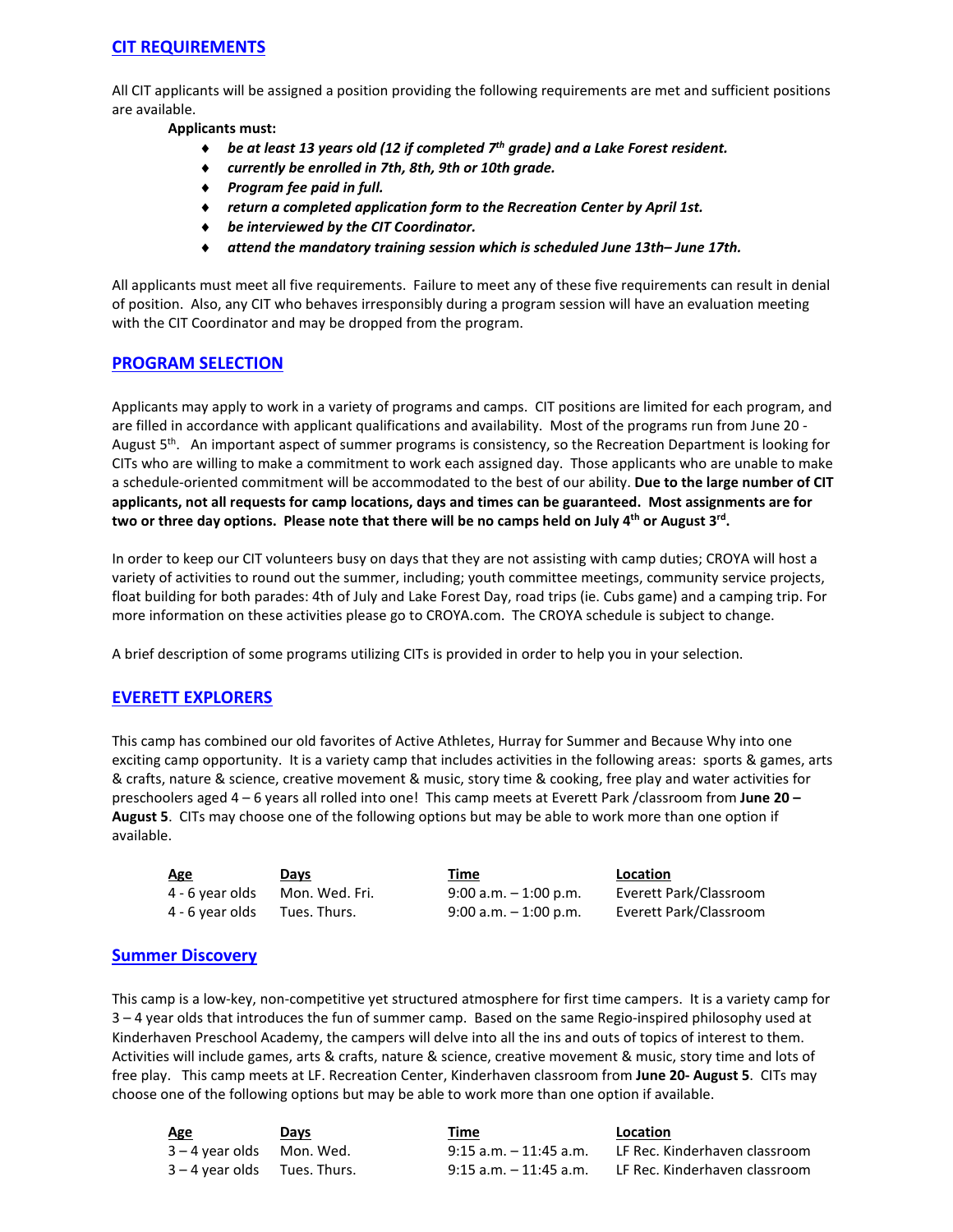### **AWESOME AUGUST**

This camp is an extension of Everett Explorers & Summer Discovery that extends the camp experience deep into August. Various themes and topics will be designed for the interests of the children enrolled. This camp meets at Everett Park / classroom from **August 8 – August 12.** This program is a one week camp and CIT's may be asked to work this camp based on the quality of their CIT experience.

| <u>Age</u>                    | Days        | Times                    | Location               |
|-------------------------------|-------------|--------------------------|------------------------|
| 3 – 6 year olds Mon. Wed. Fri |             | $9:00$ a.m. $-1:00$ p.m. | Everett Park/classroom |
| $3 - 6$ vear olds             | Tues. Thurs | $9:00$ a.m. $-1:00$ p.m. | Everett Park/classroom |

### **McCORMICK DAY CAMP**

This camp is a nature-oriented program in which campers who have finished K-3rd graders will experience crafts, hiking, drama, archery and a variety of nature activities as well as field trips and special themed days. This camp meets at the Northcroft Park this summer from **June 20 – August 5**. CITs may choose one of the following options but may be able to work more than one option if available.

| Age             | Days              | <u>Time</u>              | Location                          |
|-----------------|-------------------|--------------------------|-----------------------------------|
| 6 – 9 year olds | Mon. Wed. Fri.    | $9:00$ a.m. $-3:00$ p.m. | <b>McCrormick Nature Preserve</b> |
| 6 – 9 vear olds | Tues. Thurs. Fri. | $9:00$ a.m. $-3:00$ p.m. | <b>McCormick Nature Preserve</b>  |

### **ALL STARS & BEYOND**

This camp is our traditional summer day camp providing a variety of activities for the kids to participate in. Daily activities offered in this program include: games, sport activity, craft projects, lunch, free time, swimming and field trips. The former Sport Camp program has been combined into this program and is listed below as a half day option. This camp meets at Lake Forest Recreation Department this year from **June 20 – August 5**. CITs may choose one of the following options but may be able to work more than one option if available.

| Age                   | Days              | Time                     | <b>Location</b>          |
|-----------------------|-------------------|--------------------------|--------------------------|
| Full Day $K-6$ grades | Mon. Wed. Fri.    | $9:00$ a.m. $-3:00$ p.m. | LF Recreation Department |
| Full Day K – 6 grades | Tues. Wed. Thurs. | $9:00$ a.m. $-3:00$ p.m. | LF Recreation Department |

### **TWIGS ART CAMP**

This camp is a program which includes painting, drawing, ceramics, theater, music and dance. Participants ( Jr. Section 1st – 4rd and Sr. Section 5th – 6th Grades) meet at The Stirling Hall Arts Center from **June 20 – August 4** and will include trips to the beach, field trips and an art night under the stars. All projects and performances will be put on display at the end of summer showcase event for family and friends. CITs who have experience in art, drama, dance or theater would be a plus for this program.

| <b>Age</b>     | Days          | <u>Time</u>              | Location                         |
|----------------|---------------|--------------------------|----------------------------------|
| $1 - 4$ grades | Mon. – Thurs. | $9:00$ a.m. $-3:00$ p.m. | <b>Stirling Hall Arts Center</b> |
| $5 - 6$ grades | Mon. – Thurs. | $9:00$ a.m. $-3:00$ p.m. | <b>Stirling Hall Arts Center</b> |

CITs may also choose to work in some of the other programs offered through the Recreation Department that are not listed above. Please look through the Spring/Summer program brochure for a complete listing of our programs. If you have any programs in mind that you would be interested in pursuing, contact John Eldridge (CIT Coordinator) at 847-810-3940, and he will try to accommodate you.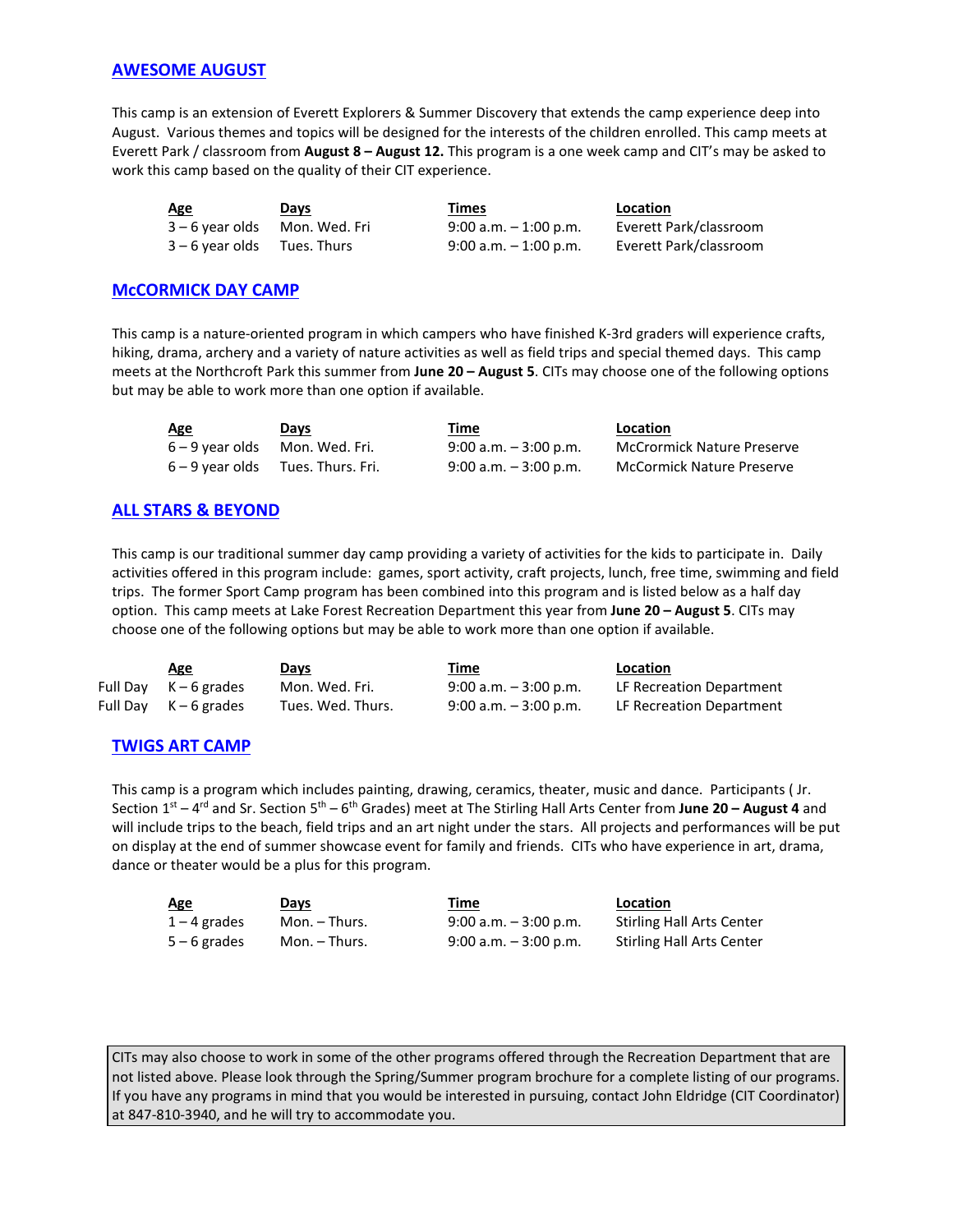## **HOW TO APPLY**

A CIT application is attached. Applicants **(NOT PARENTS)** must fill the form out **completely** and return it to the Recreation Center **no later than 4:30 p.m., April 1 with payment of \$282.00 for the program.** After receiving your application, the CIT Coordinator will contact you to set up an interview. Following the interviewing process, CITs will be sent a confirmation email which will include the CIT's assignment, work schedule and the dates of the training sessions.

**The \$282 administrative fee will be required to participate in the C.I.T program. This fee will cover the costs of extensive training, shirts, CIT-only events and Administrative costs. Please fill out the attached registration form with payment and submit with the application.**

The Lake Forest Recreation Department is looking forward to a fantastic summer - - hopefully this will include **you** as a CIT!

If you have any questions, contact John Eldridge, CIT Coordinator, at 847-810- 3940.

> **LAKE FOREST RECREATION DEPARTMENT 400 HASTINGS ROAD LAKE FOREST, IL 60045 847-234-6700**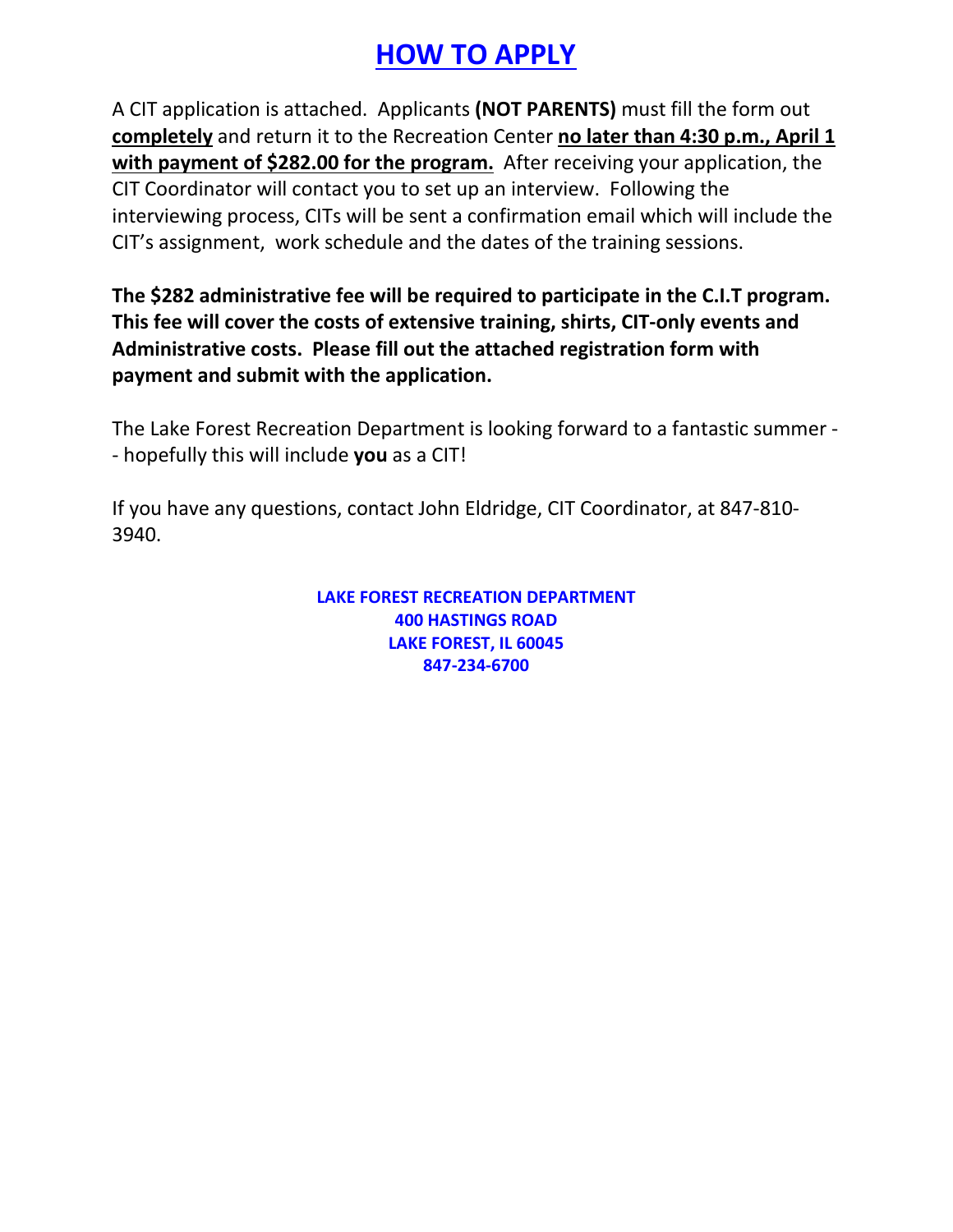

### **CIT APPLICATION 2022**

### **LAKE FOREST RECREATION DEPARTMENT 400 HASTINGS ROAD LAKE FOREST, ILLINOIS 60045 (847) 234-6700**

Please print legibly or type all answers.

### **Personal Data**

|                                                                            | 8. Shirt Size: Management Size: |
|----------------------------------------------------------------------------|---------------------------------|
| 9. Have you been a CIT in the past? Yes No If yes Camp: __________________ |                                 |
|                                                                            | <b>Program Choices</b>          |
|                                                                            | Days & Time: ________________   |
|                                                                            |                                 |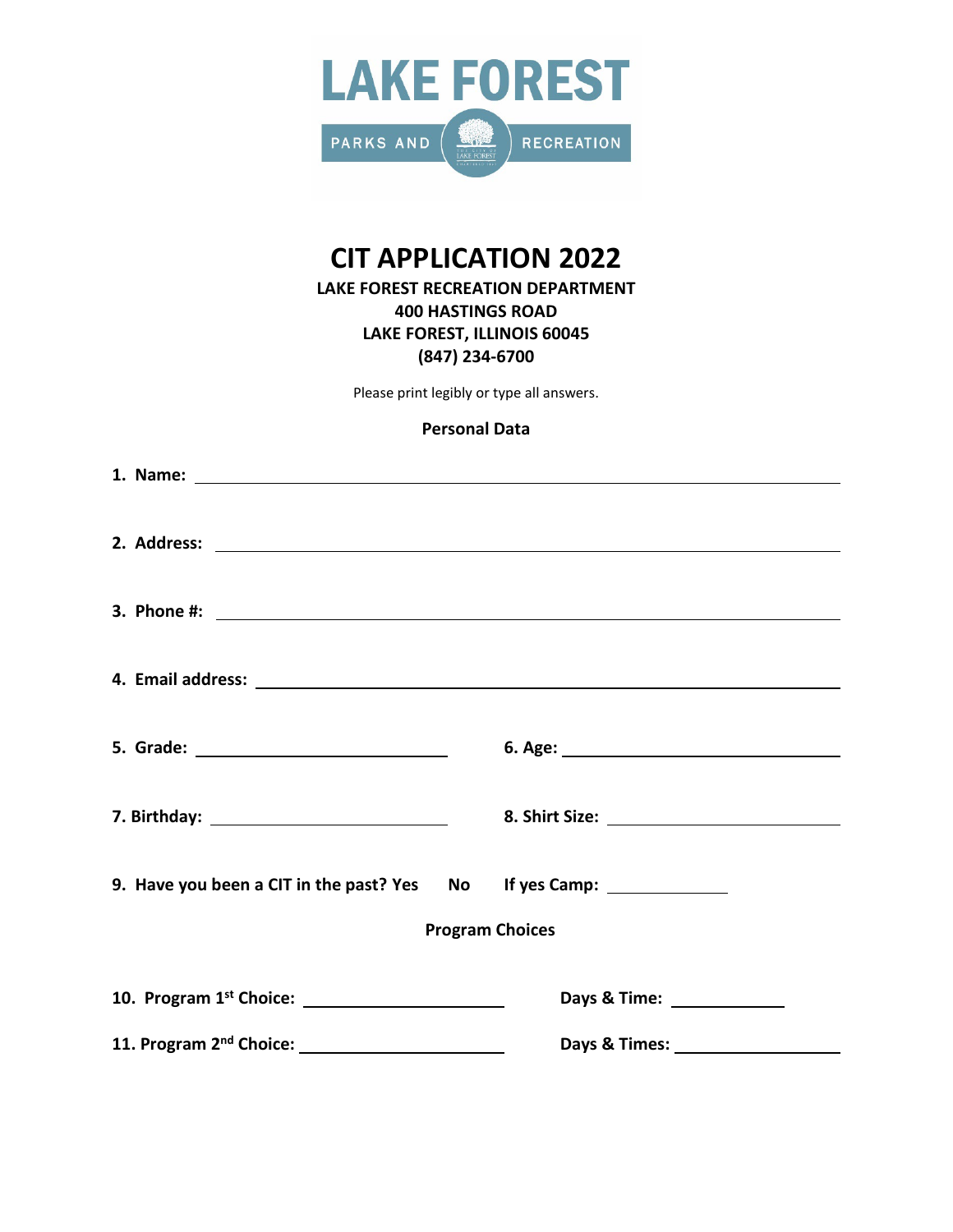### **References**

**List three persons who are not related to you who can comment on your education, social and or work experience**

|     | <b>NAME</b> | <b>ADDRESS</b> | <b>OCCUPATION</b> | <b>PHONE</b> |
|-----|-------------|----------------|-------------------|--------------|
| 12. |             |                |                   |              |
|     |             |                |                   |              |
| 13. |             |                |                   |              |
|     |             |                |                   |              |
| 14. |             |                |                   |              |

**15. Why are you applying for the CIT Program?**

**16. List any experience that you have had working with children.**

**15. Why do you feel that you are qualified for this type of work experience?**

**17. List any hobbies, school sports, clubs or special honors.**

**17. List any conflicts that you will have during the summer which may interfere with your work experience.**

**I certify that I have personally completed this application and that the information is complete and correct to the best of my ability. I understand any falsification may be grounds for disqualification or dismissal. Application deadline is April 1, 2022 at 4:30 p.m.**

**\_\_\_\_\_\_\_\_\_\_\_\_\_\_\_\_\_\_\_\_\_\_\_\_\_\_\_\_\_\_\_\_\_\_\_\_\_\_\_\_\_\_\_\_ \_\_\_\_\_\_\_\_\_\_\_\_\_\_\_\_\_\_**

**Signature of Applicant Date**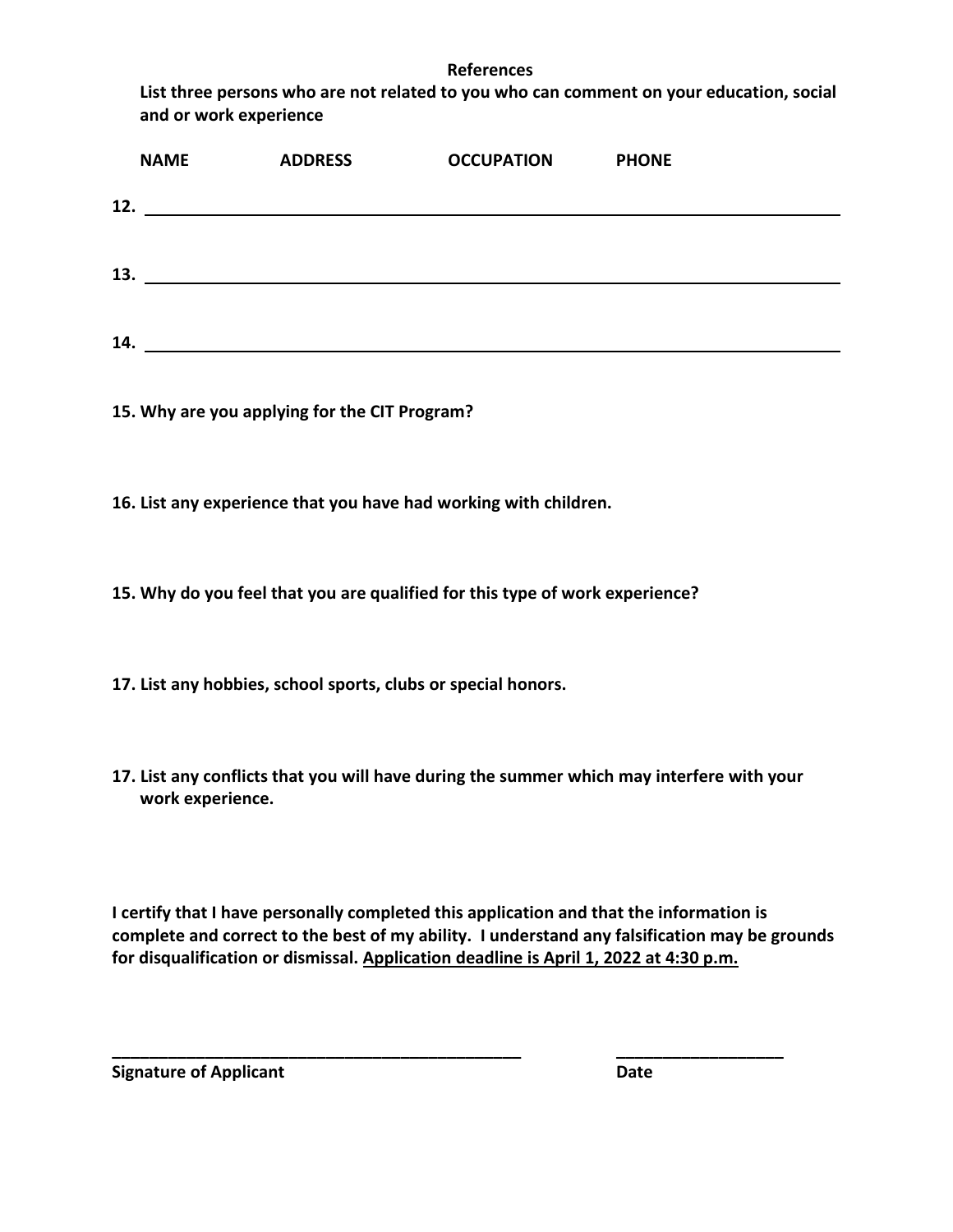

### REGISTRATION FORM

**400 HASTINGS RD • LAKE FOREST, IL 60045 • 847.234.6700 • FAX: 847.615.4251**

| <b>Emergency Contact:</b> | <b>Phone:</b> |
|---------------------------|---------------|
| <b>Email Address:</b>     |               |
|                           |               |

#### **MEDICAL CONCERNS:**

Please note any diet limitations, allergies, special medications, or additional conditions which may affect participation. **Name:**

**Comments:**

| <b>FIRST NAME</b> | <b>AGE</b> | <b>GRADE</b> | <b>ACTIVITY CODE #</b> | <b>ACTIVITY NAME</b> | FEE. |
|-------------------|------------|--------------|------------------------|----------------------|------|
|                   |            |              |                        |                      |      |
|                   |            |              |                        |                      |      |
|                   |            |              |                        |                      |      |
|                   |            |              |                        |                      |      |
|                   |            |              |                        |                      |      |
|                   |            |              |                        |                      |      |
|                   |            |              |                        | <b>TOTAL</b>         | \$   |



### **AMERICANS WITH DISABILITIES ACT**

We encourage participation by everyone and provide reasonable accommodations in accordance with ADA standards. If you require program assistance for special needs, check the box to be contacted by our NSSRA Inclusion Liaison, Joe Mobile. A diagnosis is not necessary. Joe Mobile can also be reached at 847.810.3941 or mobilej@cityoflakeforest.com.

Check | Credit Card | Cash

**DISCOVER** 

YES, please call with information.

 *If you do not hear from us within two weeks prior to the start date of a program, we encourage you to contact the Recreation Department.*

### **ATTENTION! PLEASE FILL OUT YOUR REGISTRATION FORM COMPLETELY. DON'T FORGET TO SIGN THE LIABILITY WAIVER ON THE BACK!**

Authorized Signature:

Card Number:

Expiration Date: CSV: